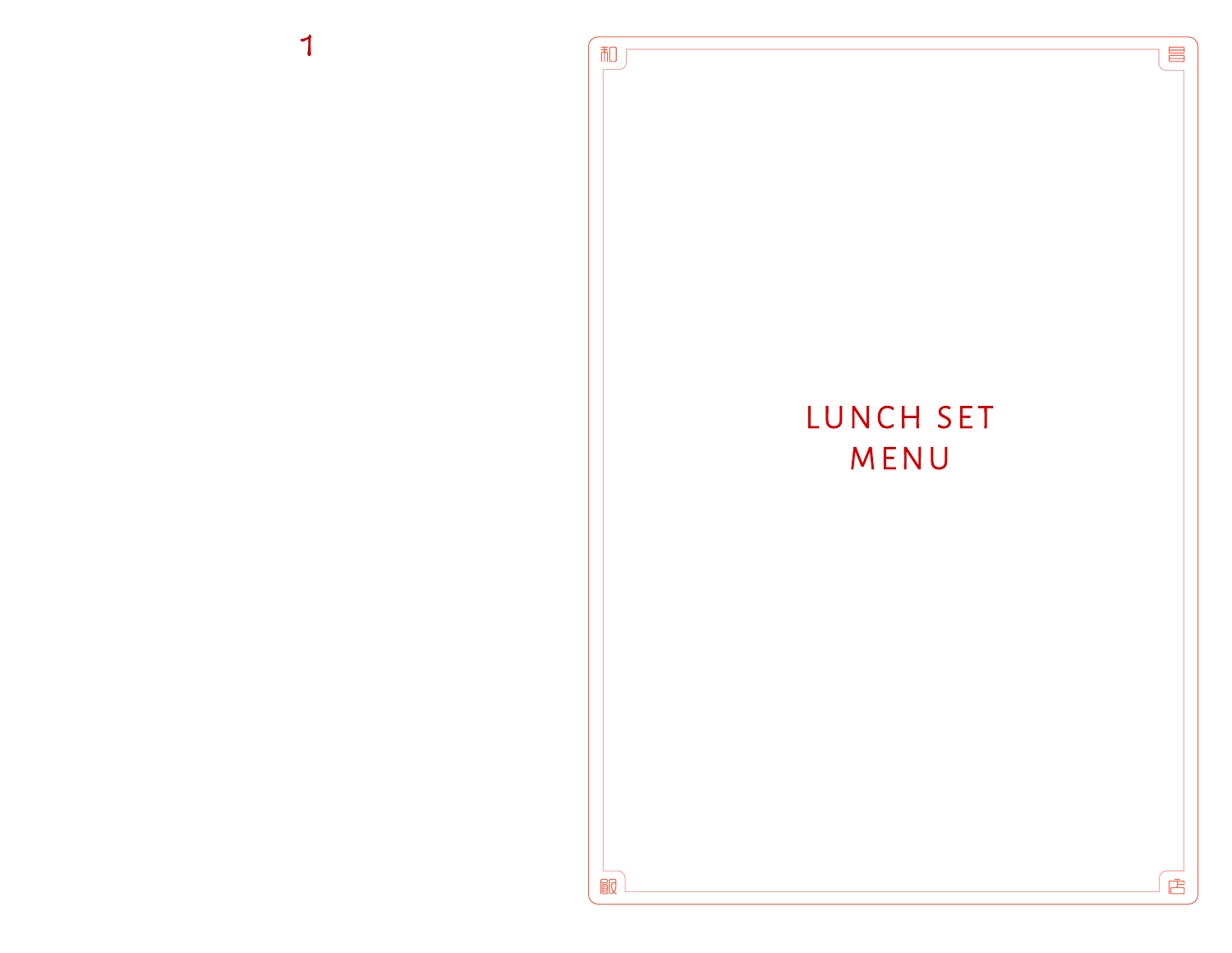

**TEA HOUSE** 

### DIM SUM TASTING MENU

### 招牌點心套餐

另加 3 小時䆽飲套餐

Additional 3-hour All-you-can-Drink Package

#### \$288/person

Free-Flow Badet Clement Fleuraison Sparkling, Beers, Selected Red & White Wines, Soft Drinks \*\*\*

#### \$388/person

Free-Flow Champagne Delamotte Brut NV, Selected cocktails, Beers, Selected Red & White Wines, Soft Drinks \*\*\*

#### \$688/person

Free-Flow Champagne Delamotte Blanc de Blanc NV, Selected Signature Cocktails, Beers, Selected Red & White Wines, Soft Drinks

港 幣 388 每 位 \$388 per person 港 幣 768 每 位 \$768 two persons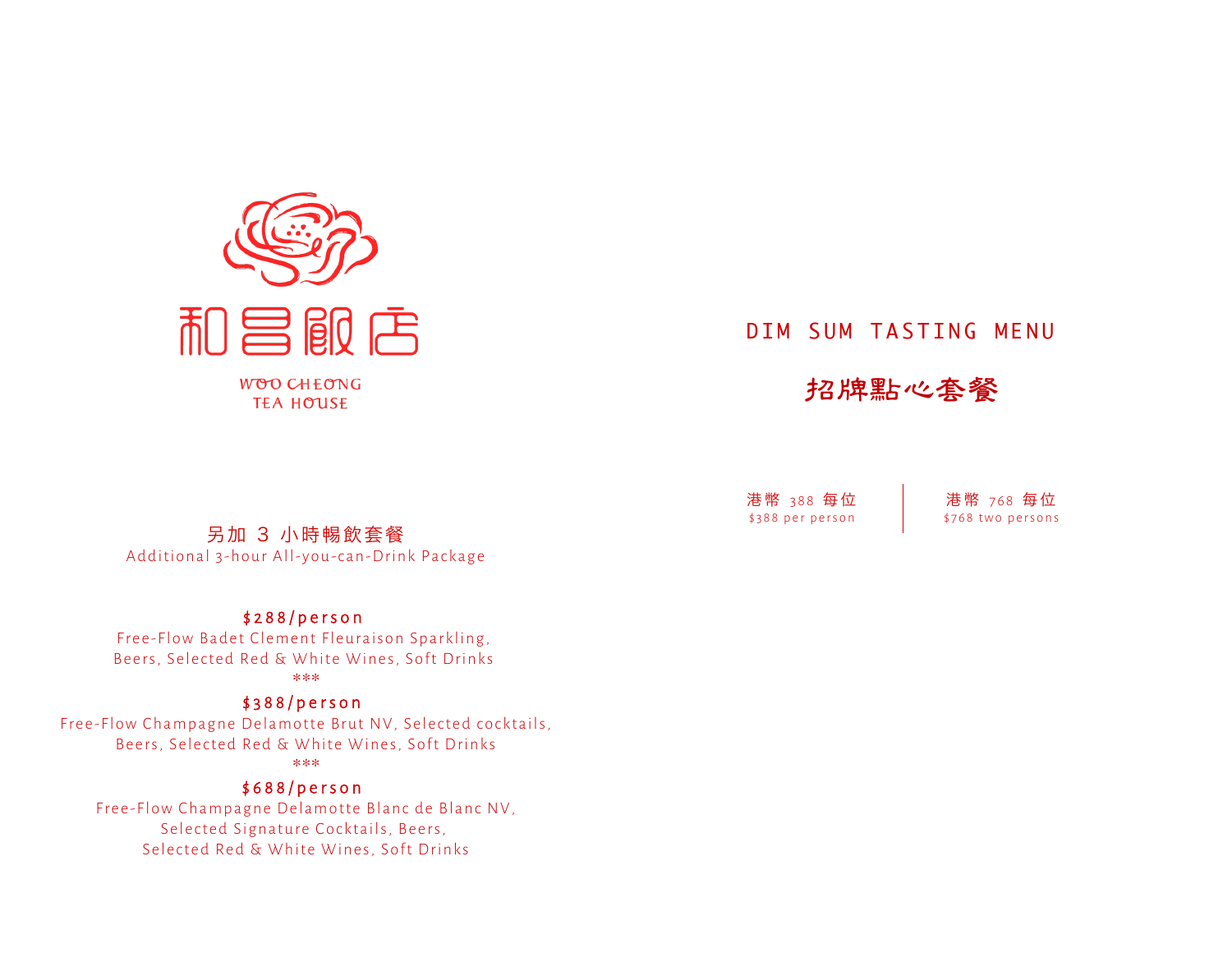

#### APPETIZER

#### 鹽漬櫻花日本梅酒凍醉蝦餃

Drunken Shrimp Dumplings with Plum Wine, Pickled Sakura

# 烈

#### P A N - FRIED

#### 冬陰公海鮮生煎包

Pan-Seared Bun, Mixed Seafood, Tom Yum Stlye

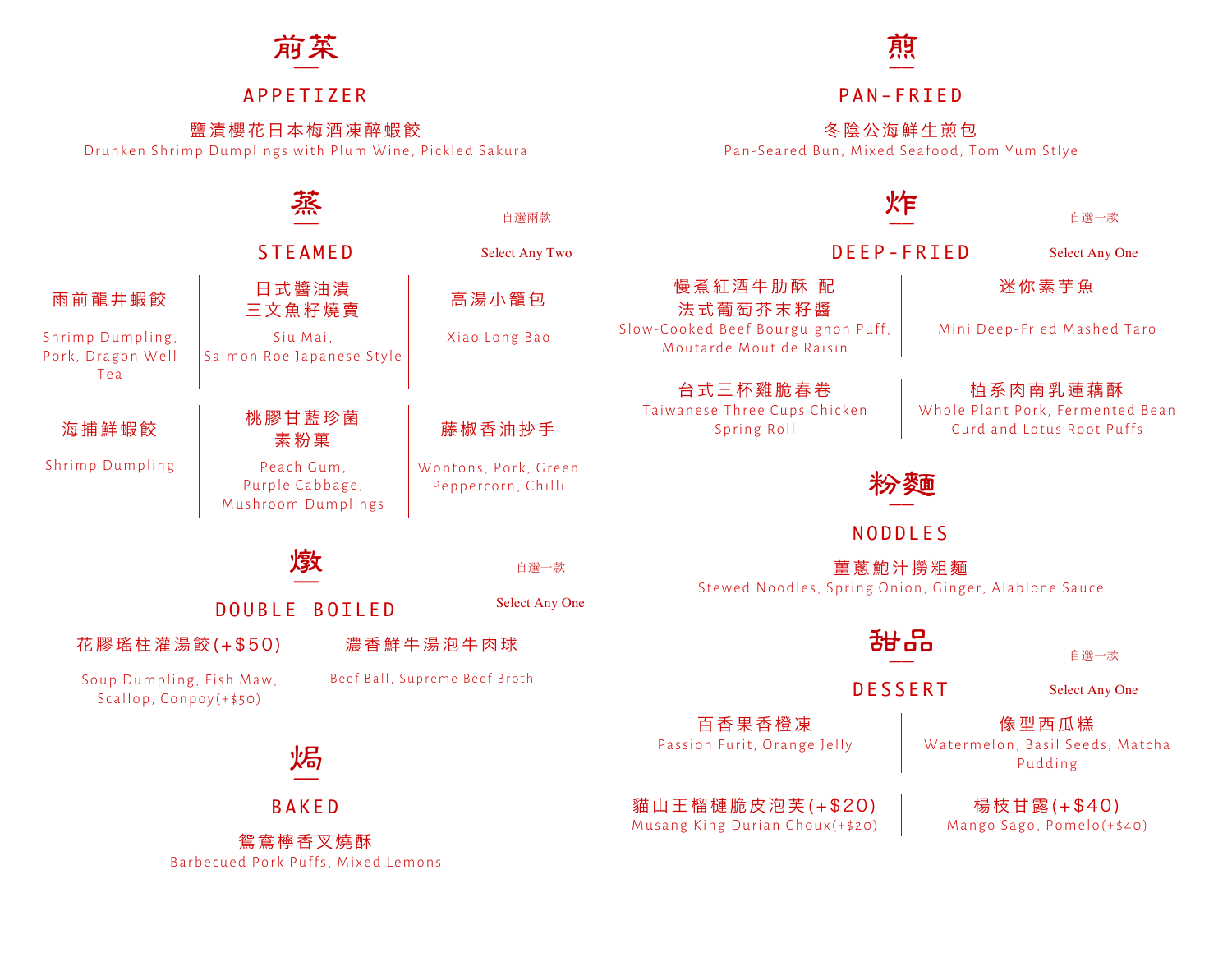

#### 雨前薈萃

Appetiser Deluxe

——



老火靚湯

Soup of the Day

#### 黑皮雞瑽菌炒和牛

Stir-fried Wagyu Beef,

Black Termite Mushroom

#### 薑蔥鮑汁蝦籽撈麵

Stewed Noodles, Shrimp Roe, Spring Onion, Ginger, Abalone Sauce

廚師精選甜品

Dessert, Chef's Recommendation

# 玉 蘭 YULANIA

每位 港幣 398 兩位起 HK\$ 398 PER PERSON MINNIMUM ORDER FOR 2